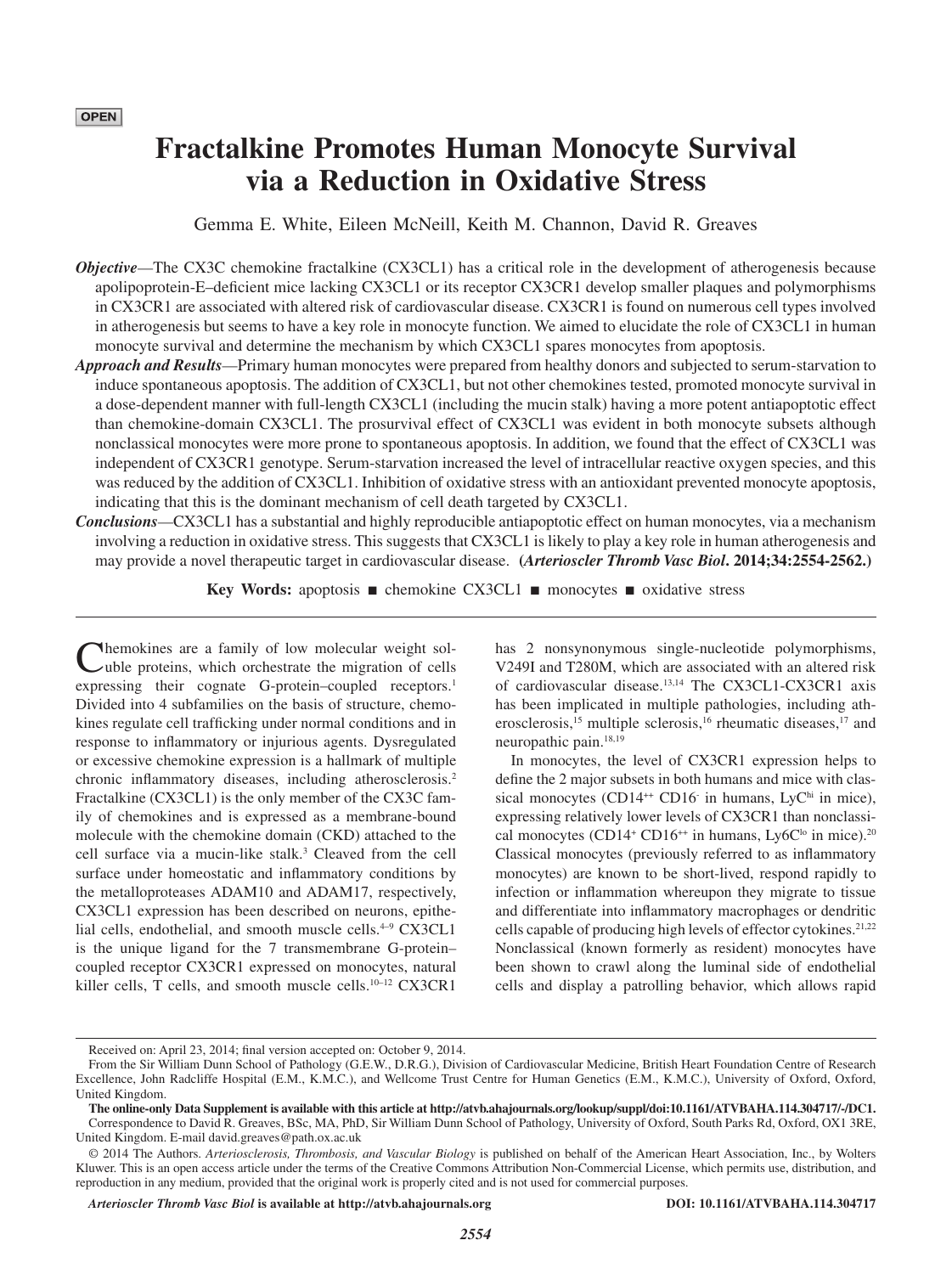| <b>Nonstandard Abbreviations and Acronyms</b> |                                |
|-----------------------------------------------|--------------------------------|
| <b>CKD</b>                                    | chemokine domain               |
| EL.                                           | full-length                    |
| <b>PEG-SOD</b>                                | pegylated superoxide dismutase |
| <b>ROS</b>                                    | reactive oxygen species        |
|                                               |                                |

entry into sites of infection.<sup>23</sup> Recent evidence has demonstrated that in mice, nonclassical monocytes in the blood are derived from circulating classical monocytes, with their abundance directly regulated by that of their precursor.<sup>24</sup> The 2 subsets also differ in their size (nonclassical monocytes being smaller), their abundance (nonclassical monocytes comprise ≈10% of circulating monocytes in humans), and their expression of the chemokine receptor CCR2: classical monocytes express CCR2; nonclassical monocytes do not.20

Deletion of CX3CL1 and its receptor in murine models of atherosclerosis has shown a nonredundant role for this ligand– receptor pair in atherogenesis. Cx3cr1−/− Apoe−/− mice develop smaller lesions with fewer macrophages when fed either a normal chow or a high-fat diet.25,26 Cx3cl1−/− Apoe−/− or Ldlr−/− mice also develop smaller lesions than single knockout animals.27 In murine models of atherosclerosis, hypercholesterolaemia induces monocytosis, which is dominated by the classical subset and these cells give rise to macrophages within atherosclerotic plaques.<sup>28,29</sup> The reversal of hypercholesterolaemia via statin treatment abolishes monocytosis in these animals.28 Interestingly, deficiency of CX3CR1 in Apoe−/− mice has no effect on classical monocyte numbers in the blood but prevents the increase in circulating nonclassical monocytes.30 Deletion of both CCL2 and CX3CR1 abrogates monocytosis of both subsets. These findings were extended by a study which showed that in Apoe−/− mice fed a high-fat diet, transfer of Cx3cr1<sup>gfp/gfp</sup> bone marrow (which lacks functional CX3CR1) led to reduced monocyte numbers in blood when compared with mice receiving wild-type bone marrow.31 These mice also developed smaller plaques that contained higher numbers of apoptotic cells, suggesting a role for CX3CR1 in promoting intraplaque macrophage survival. These authors also demonstrated that CX3CL1 could prevent apoptosis of human monocytes in vitro although no mechanism for this activity was proposed.

Previous work from our laboratory has demonstrated that CX3CL1 promotes the survival and proliferation of primary human vascular smooth muscle cells via an epidermal growth factor receptor–dependent pathway.<sup>32</sup> CX3CL1 has also been implicated in the survival of other cells, including microglia, in a Fas-induced apoptosis model, T cells in a murine asthma model, and monocytes in a murine liver fibrosis model.<sup>33-35</sup> Despite the number of published studies implicating CX3CL1 in cell survival, a clear mechanism for this function is lacking.

In this study, we initially aimed to confirm the effect of CX3CL1 on primary human monocyte survival then to extend these findings by establishing the role of the stalk region of CX3CL1 and determining whether the 2 common singlenucleotide polymorphisms in CX3CR1 influence the response to CX3CL1. We sought to elucidate the mechanism further by which CX3CL1 regulates human monocyte survival.

#### **Materials and Methods**

Materials and Methods are available in the online-only Data Supplement.

#### **Results**

In the absence of growth factors, monocytes undergo spontaneous apoptosis within hours.36 Using serum deprivation as a reproducible method to induce apoptosis, we first sought to establish whether CX3CL1 was able to prevent this phenomenon. Monocytes from anonymous human donors were isolated using CD14 labeling and positive selection (to generate cells predominantly from the classical monocyte subset unless otherwise specified) and then incubated for 4 hours in serumfree medium in the presence of 10% fetal calf serum (positive control) or increasing doses of CX3CL1 CKD or full-length (FL) CX3CL1, including the mucin stalk (FL). Apoptosis was then quantified by staining with annexin V and 7-aminoactinomycin D. Approximately 30% of monocytes died in this timeframe, and this was significantly reduced by treatment with fetal calf serum (*P*<0.001), 100 nmol/L CKD CX3CL1 (*P*<0.001), and 10 to 100 nmol/L FL CX3CL1 (*P*<0.01– 0.001), implying that both forms of CX3CL1 are capable of suppressing monocyte apoptosis but that FL CX3CL1 can do so at lower doses (Figure 1A and 1B). To confirm that there was no difference in quality between the 2 forms of recombinant CX3CL1, we used a second assay—receptor internalization. Monocytes were incubated with an equivalent dose (50 nmol/L) of CKD or FL CX3CL1 then stained for CX3CR1 surface expression. Both forms of CX3CL1 induced an equivalent internalization of receptor when compared with untreated cells (Figure I in the online-only Data Supplement). To assess whether monocytes were capable of producing any endogenous CX3CL1 in response to serum-starvation, we quantified soluble CX3CL1 in cell-free supernatants generated from monocytes starved for 0 to 4 hours in a sandwich ELISA. No CX3CL1 was detectable at any time point (data not shown).

Because monocytes are reported to express a variety of chemokine receptors implicated in atherosclerosis, we also tested interleukin-8 (CXCL8) and monocyte chemoattractant protein-1 (CCL2) for their ability to promote monocyte survival. At a dose of 100 nmol/L, neither chemokine could rescue monocytes from apoptosis, in fact CXCL8 significantly increased cell death compared with control (*P*<0.05; Figure 1C). To confirm that the CCL2 used in these experiments was active, we tested it in a real-time monocyte chemotaxis assay where it induced a robust migratory response (Figure II in the onlineonly Data Supplement). Interestingly, CX3CL1 had no chemotactic effect on these cells, despite robust receptor expression and in contrast to previous reports<sup>37</sup> (Figure II in the onlineonly Data Supplement and data not shown).

To address whether the effect of CX3CL1 on monocyte apoptosis is specifically mediated via CX3CR1, we used a receptor antagonist (AZ12201182 compound 18a, referred to here as AZ), which inhibits CX3CL1 responses in multiple assays.32,38 Pretreatment with AZ blocked the antiapoptotic activity of CX3CL1 but did not increase apoptosis in cells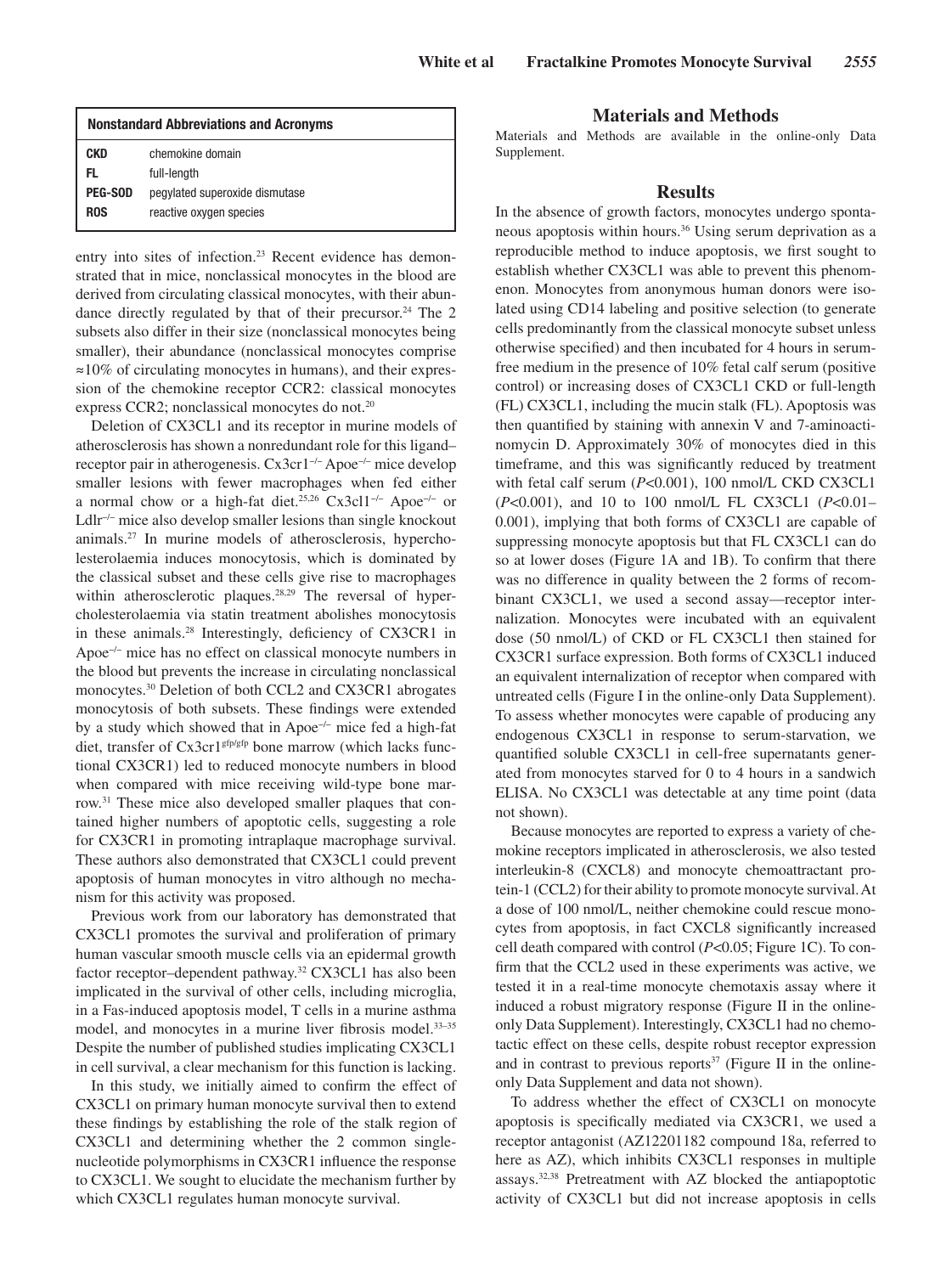

**Figure 1.** CX3C chemokine fractalkine (CX3CL1) prevents monocyte apoptosis in response to serum-starvation. **A**, Primary human monocytes were incubated for 4 hours in serum-free medium (SFM; **left**), in SFM+10% fetal calf serum (FCS; **middle**), or SFM+100 nmol/L CX3CL1 then stained with annexin V fluorescein isothiocyanate (FITC) and 7-aminoactinomycin D (AAD), and analyzed by flow cytometry. Dead cells were defined as those in the upper right quadrant. **B**, Monocytes were treated as in **A** with the indicated doses of chemokine-domain (CKD) CX3CL1 or full-length (FL) CX3CL1, including the mucin stalk. **C**, Monocytes were treated as in **A** with the indicated chemokines at a dose of 100 nmol/L. **D**, Monocytes were pretreated ± AZ12201182 (AZ) and then treated as in **A**. Data shown as mean+SEM of n=6 donors (**B**), 5 to 59 donors (**C**), and 5 donors (**D**). Data were analyzed with 1-way ANOVA and Dunnett post hoc test (**B** and **C**), \**P*<0.05, \*\**P*<0.01, and \*\*\**P*<0.001 relative to SFM or Sidak's multiple comparison test (**D**), #*P*<0.05 relative to SFM, ns=not significant, \*\*\**P*<0.001 relative to agonist without AZ.

treated with serum-free medium or fetal calf serum (*P*<0.001; Figure 1D).

We next assessed whether CX3CL1 was able to promote survival of the 3 known human monocyte subsets.<sup>39</sup> Human monocytes are divided into 3 subsets based on their expression of CD14 and CD16: classical monocytes (CD14<sup>++</sup> CD16−), intermediate monocytes (CD14<sup>++</sup> CD16<sup>+</sup>), and nonclassical monocytes (CD14<sup>+</sup> CD16<sup>++</sup>).<sup>20</sup> Monocytes isolated by CD14 selection included the classical and intermediate subsets, whereas those isolated using a CD16 monocyte selection kit included the intermediate and nonclassical subsets of cells (Figure 2A). Confirming a previous report, the extent of apoptosis differed between the 2 subsets (CD16 cells showed increased cell death compared with CD14 cells; *P<*0.05),<sup>40</sup> but CX3CL1 had an equally potent antiapoptotic effect in both populations (*P*<0.01; Figure 2B).



**Figure 2.** CX3C chemokine fractalkine (CX3CL1) prevents apoptosis of both monocyte subsets. **A**, Monocytes were isolated with either CD14 labeling and magnetic selection to isolate monocytes of the classical and intermediate subsets (**left**) or with a CD16 monocyte isolation kit to isolate cells of the nonclassical and intermediate subsets (**right**). Cells were stained with antibodies against CD14 and CD16 and analyzed by flow cytometry. **B**, Monocytes of each subset were incubated as in Figure 1 with serum-free medium (SFM), fetal calf serum (FCS), or CX3CL1 and apoptosis quantified by annexin V/7-aminoactinomycin D (AAD), staining. Data shown as mean+SEM of 3 donors from 3 experiments. Data were analyzed by 1-way ANOVA and Tukey multiple comparison test, \*\**P*<0.01 relative to SFM of each subset, #*P*<0.05 relative to SFM of CD14 subset.

Because CX3CL1 seems to have such a potent effect on monocyte survival, we investigated whether the 2 known polymorphisms of CX3CR1 had any effect on the antiapoptotic effect of CX3CL1. DNA from all donors was stored at the time of assay, and we were therefore able to genotype all donors subsequently for both polymorphisms (V249I and T280M) to establish whether CX3CR1 genotype affected response to CX3CL1. Using an allelic discrimination polymerase chain reaction–based assay, we found that 47% of donors possessed the VV/TT genotype, 15% VI/TT, and 38% were heterozygote at both loci VI/TM. We did not identify any donors with the rarer homozygote haplotypes, as would be expected in this modest (n=34) sample size. These frequencies are in line with other published studies although we did see an over-representation of the VI/TM genotype in our sample. $41$  To minimize variation between experiments, the response to serum-starvation was normalized to 100% and the response to CX3CL1 expressed as a fraction of this. We found that the antiapoptotic effect of CX3CL1 was independent of CX3CR1 genotype in donors with the most common genotypes (Figure 3).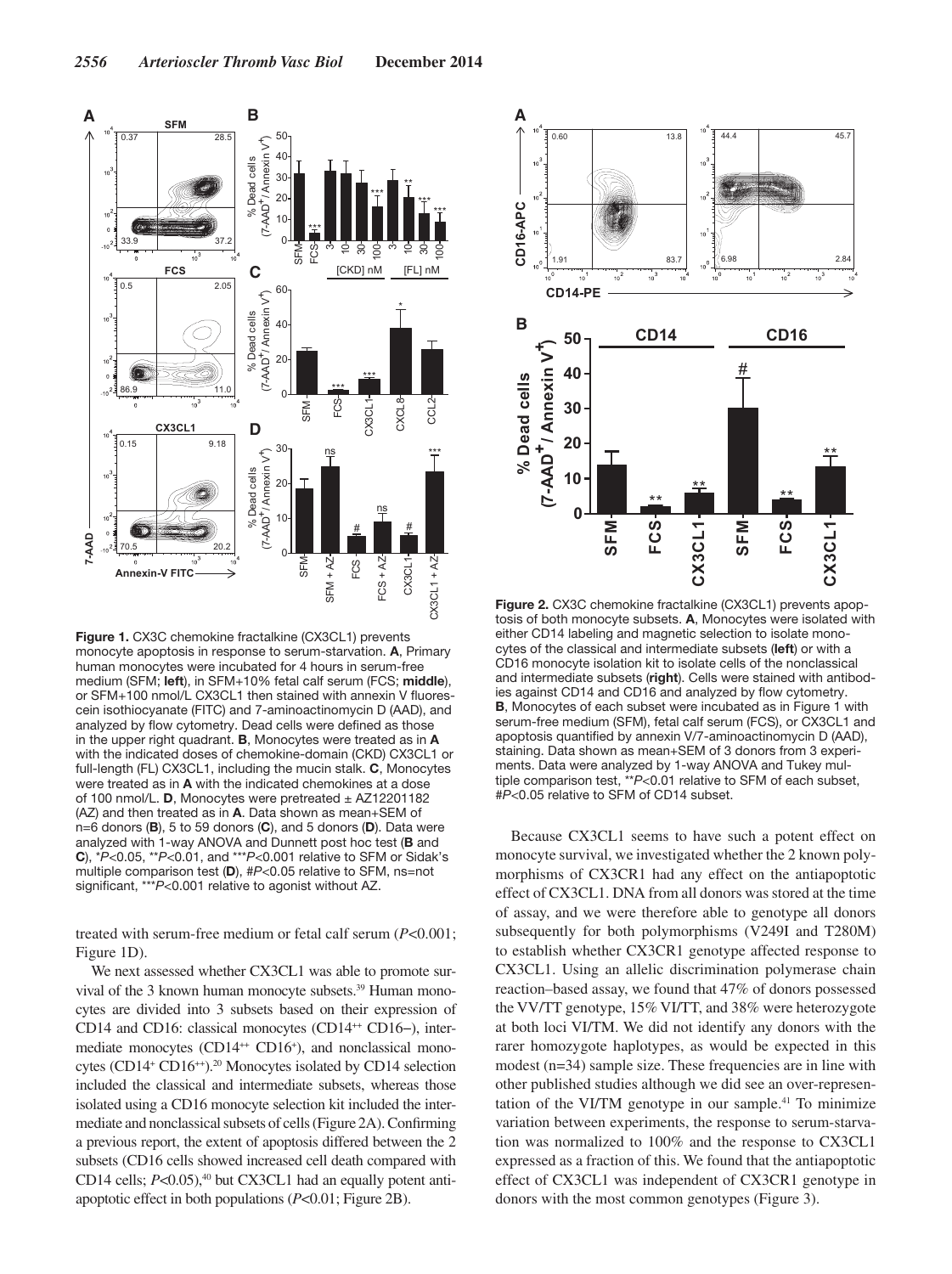We next sought to address the mechanism by which CX3CL1 mediates monocyte survival. Previous studies have demonstrated that spontaneous apoptosis of monocytes and neutrophils involves an increase in intracellular reactive oxygen species (ROS).40,42 Oxidative stress is known to drive opening of the mitochondrial permeability transition pore, leading to induction of apoptosis via the intrinsic pathway.<sup>43</sup> To establish whether growth factor withdrawal induced monocyte oxidative stress in our hands, we used the fluorogenic CellROX green probe, which exhibits bright green fluorescence once oxidized and bound to DNA. Compared with cells incubated with fetal calf serum, monocytes serum-starved for 30 minutes demonstrated an increase in ROS as determined by flow cytometry (Figure 4A; Figure III in the online-only Data Supplement). CX3CL1 was able to block the increase in ROS induced by serum-starvation (*P*<0.01; Figure 4A), whereas CCL2 used at an equivalent dose had no effect (Figure 4A). We next assessed whether FL CX3CL1 could reduce levels of intracellular ROS. As shown in Figure 4B, FL CX3CL1 also significantly reduced the level of oxidative stress induced by serum-starvation (*P*<0.05). We used a second assay to measure intracellular superoxide specifically, namely incubation of cells with the superoxide indicator dihydroethidium and quantification of 2-hydroxyethidium (measuring superoxide) and ethidium (measuring other ROS) by high performance liquid chromatography. Serum-starvation increased the generation of 2-hydroxyethidium, and this was blocked by the addition of CX3CL1 (*P*<0.01; Figure 4C). Levels of ethidium were unaffected by serum-starvation or the addition of CX3CL1 (data not shown).

To ensure that the effect of CX3CL1 on intracellular ROS levels was mediated via CX3CR1, we pretreated cells for 30 minutes with the AZ compound before serum-starvation or CX3CL1 treatment. Addition of AZ blocked the ability of CX3CL1 to reduce ROS levels but did not affect ROS levels in cells that were not treated with CX3CL1 (Figure 4D).



**Figure 3.** The antiapoptotic effect of CX3C chemokine fractalkine (CX3CL1) is independent of CX3CR1 genotype. Genomic DNA was isolated from a subgroup of donors used in Figure 1C and genotyped for the 2 nonsynonymous single-nucleotide polymorphisms (SNPs) V249I and T280M in CX3CR1 using a polymerase chain reaction–based allelic discrimination assay. Only the 3 most common haplotypes were identified, and the response to CX3CL1 was analyzed by genotype. For each donor in each experiment, the response to serum-starvation was normalized to 100% and the effect of CX3CL1 expressed as a fraction of this to minimize technical variation between experiments. Data shown as mean±SEM, n=34 donors. No significant difference between genotypes was detected using 1-way ANOVA. AAD indicates 7-aminoactinomycin D.

As mentioned previously, the nonclassical monocyte subset has been reported to undergo a greater degree of spontaneous apoptosis and have a higher basal level of intracellular ROS when compared with classical monocytes.40 To confirm this report and address whether CX3CL1 was capable of reducing ROS in both subsets, we isolated the 2 predominant subsets as described above from the same donor and used them in the CellROX assay. In contrast to Zhao et al,<sup>40</sup> we found no significant difference in the basal level of ROS between the 2 subsets (geometric mean for classical monocytes was 12.7±5 versus 11.2±2 for nonclassical monocytes; data not shown). Interestingly, despite its ability to prevent apoptosis in both subsets, CX3CL1 was unable to reduce intracellular ROS levels in nonclassical monocytes (Figure 4E).

To confirm that the CellROX green assay specifically measured ROS production induced by serum-starvation, we



**Figure 4.** Serum-starvation induces production of reactive oxygen species, which is blocked by CX3C chemokine fractalkine (CX3CL1) in classical monocytes. **A**, Monocytes were loaded with CellROX green reagent, and then incubated for 30 minutes with serum-free medium (SFM), fetal calf serum (FCS), CX3CL1, or CCL2 then analyzed by flow cytometry. Data are shown as geometric mean of 3 to 12 donors from 2 to 6 experiments. **B**, Cells were treated as in **A** with SFM, FCS, or full-length (FL) CX3CL1. n=4 donors from 2 experiments. **C**, Monocytes were loaded with dihydroethidium then treated with agonists as in **A**. Levels of 2-hydroxyethidium were analyzed by high performance liquid chromatography (HPLC), data shown as fold change relative to FCS sample for each donor, n=4 donors from 2 experiments. **D**, Cells were loaded with CellROX green±2 μmol/L AZ12201182 (AZ) then incubated with SFM, FCS, or CX3CL1. n=8 donors from 4 experiments. **E**, Classical and nonclassical monocytes were isolated from the same donor as described in Figure 2 then treated as in **A**. Data shown as fold change relative to FCS sample for each donor. n=5 donors from 2 experiments. Data shown as mean+SEM. Data were analyzed by 1-way ANOVA and Dunnett (**A**–**D**) or Sidak (**E**) post hoc test, \**P*<0.05, \*\**P*<0.01, \*\*\**P*<0.001, ns=not significant relative to SFM.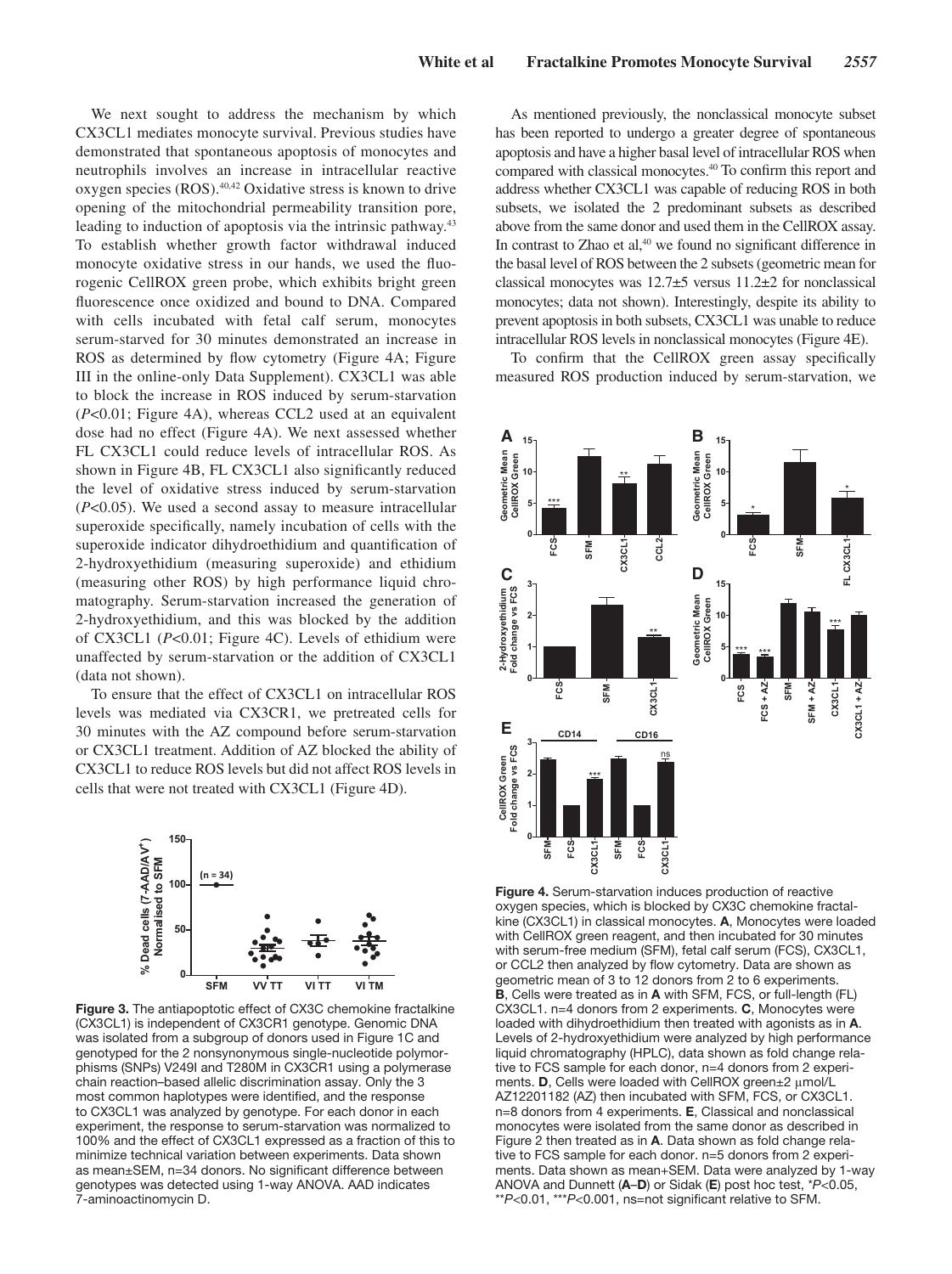

**Figure 5.** Inhibition of superoxide prevents monocyte apoptosis. **A**, Cells were preincubated with the indicated dose of pegylatedsuperoxide dismutase (PEG-SOD U/mL) at the same time as CellROX green loading, then serum-starved for 30 minutes and analyzed by flow cytometry. Data shown as fold change in Cell-ROX green geometric mean relative to serum-free medium (SFM) for each donor, n=4 donors from 2 experiments. **B**, Cells were pretreated for 30 minutes±the indicated dose of PEG-SOD (U/mL) then treated with the indicated agonist or serum-starved for 4 hours and apoptosis quantified as in figure 1. n=6 donors from 3 experiments. **C**, Cells were pretreated for 30 minutes±a submaximal dose of PEG-SOD (100 U/mL) then treated±a submaximal dose of CX3CL1 (50 nmol/L). n=4 donors from 2 experiments. Data shown as mean+SEM. Data were analyzed by 1-way ANOVA and Dunnett post hoc test, \**P*<0.05, \*\*\**P*<0.001 relative to SFM. AAD indicates 7-aminoactinomycin D.

used the antioxidant enzyme pegylated-superoxide dismutase (PEG-SOD), which is cell permeant and catalyzes the dismutation of superoxide into oxygen and hydrogen peroxide. Pretreatment of cells with PEG-SOD reduced intracellular ROS production induced by serum-starvation (Figure 5A). To assess whether increased oxidative stress is absolutely required for monocyte apoptosis, we pretreated cells with increasing doses of PEG-SOD and then measured apoptosis induced by serum-starvation. PEG-SOD induced a dose-dependent reduction in monocyte apoptosis, with a dose of 400 U/mL completely ablating cell death induced by serum withdrawal (*P*<0.05–0.001; Figure 5B). To prove that CX3CL1 acts via an antioxidant mechanism to reduce monocyte apoptosis, we pretreated cells with a submaximal dose of PEG-SOD (100 U/mL), a submaximal dose of CX3CL1 (50 nmol/L), or the 2 combined. As shown in Figure 5C, neither PEG-SOD alone nor CX3CL1 could significantly block apoptosis at these submaximal doses, but the combination of both had an additive and significant antiapoptotic effect (*P*<0.05). This suggests that CX3CL1 and PEG-SOD are likely to act via the same mechanism because they show an additive rather than synergistic or opposite effect.

#### **Discussion**

In this study, we have demonstrated that CX3CL1 has a substantial and highly reproducible prosurvival function in primary human monocytes. This effect was apparent in both monocyte subsets and was independent of CX3CR1 genotype. Growth factor withdrawal was found to increase intracellular ROS, and this effect was absolutely required for apoptosis induction. In classical monocytes, CX3CL1 was found to reduce ROS in 2 independent assays, suggesting that the reduction in oxidative stress is the predominant mechanism by which CX3CL1 promotes monocyte survival. Interestingly, although CX3CL1 can block apoptosis of both predominant monocyte subsets, it did not affect ROS levels in nonclassical monocytes, suggesting a differential mechanism operates in the 2 subsets. To our knowledge, this is the first report of a chemokine reducing intracellular ROS levels to increase cell survival.

Our data show that FL CX3CL1 has a more potent effect on monocyte survival than chemokine-domain alone. Although the stalk has no known independent signaling function, we could speculate that the presence of the stalk causes the CKD to adopt a different structure that could stabilize a receptor conformation, which promotes more potent antiapoptotic signaling. Indeed the only other chemokine known to be expressed as a membrane-bound molecule, CXCL16,<sup>44</sup> has been shown to have differential effects depending on whether the stalk is present. Petit et  $al<sup>45</sup>$  demonstrated that a single amino acid substitution in the CXCL16 receptor CXCR6 (E274Q) abrogated binding of soluble (CKD) CXCL16 but had no effect on adhesion mediated by FL membrane-bound CXCL16. Thus, the stalk may induce stabilization of an alternative receptor conformation, which is unaffected by the point mutation.The effect of CX3CL1 on monocyte apoptosis in our study was found to be independent of CX3CR1 genotype in donors with the most common genotypes. The most recent meta-analysis of the 2 common CX3CR1 polymorphisms has shown that there is a demonstrable link between CX3CR1 genotype and susceptibility to coronary artery disease, with the M280 allele associated with reduced risk.<sup>41</sup> The mechanism for altered disease susceptibility remains unclear because the M280 allele has been associated with both increased and decreased adhesion to CX3CL146, 47. Radioligand binding assays in transfected cells demonstrated that all variants of the receptor have similar affinity for CX3CL148. These mutations are predicted to fall in transmembrane domains 6 and 7 of CX3CR1; it remains to be seen exactly how the polymorphisms in CX3CR1 might affect receptor activation and cell function.The 2 predominant human monocyte subsets (classical and nonclassical) both express CX3CR1 on their surface (>10-fold above isotype control levels), but the nonclassical subset have higher levels: ≈2-fold more in our experiments (data not shown); other authors have shown 5-fold higher levels in nonclassical versus classical.39 Despite this, both subsets were found to respond equally to CX3CL1 in apoptosis assays although the nonclassical subset was found to be more sensitive to serumstarvation, as previously reported.<sup>40</sup> These same authors found that nonclassical monocytes produce higher levels of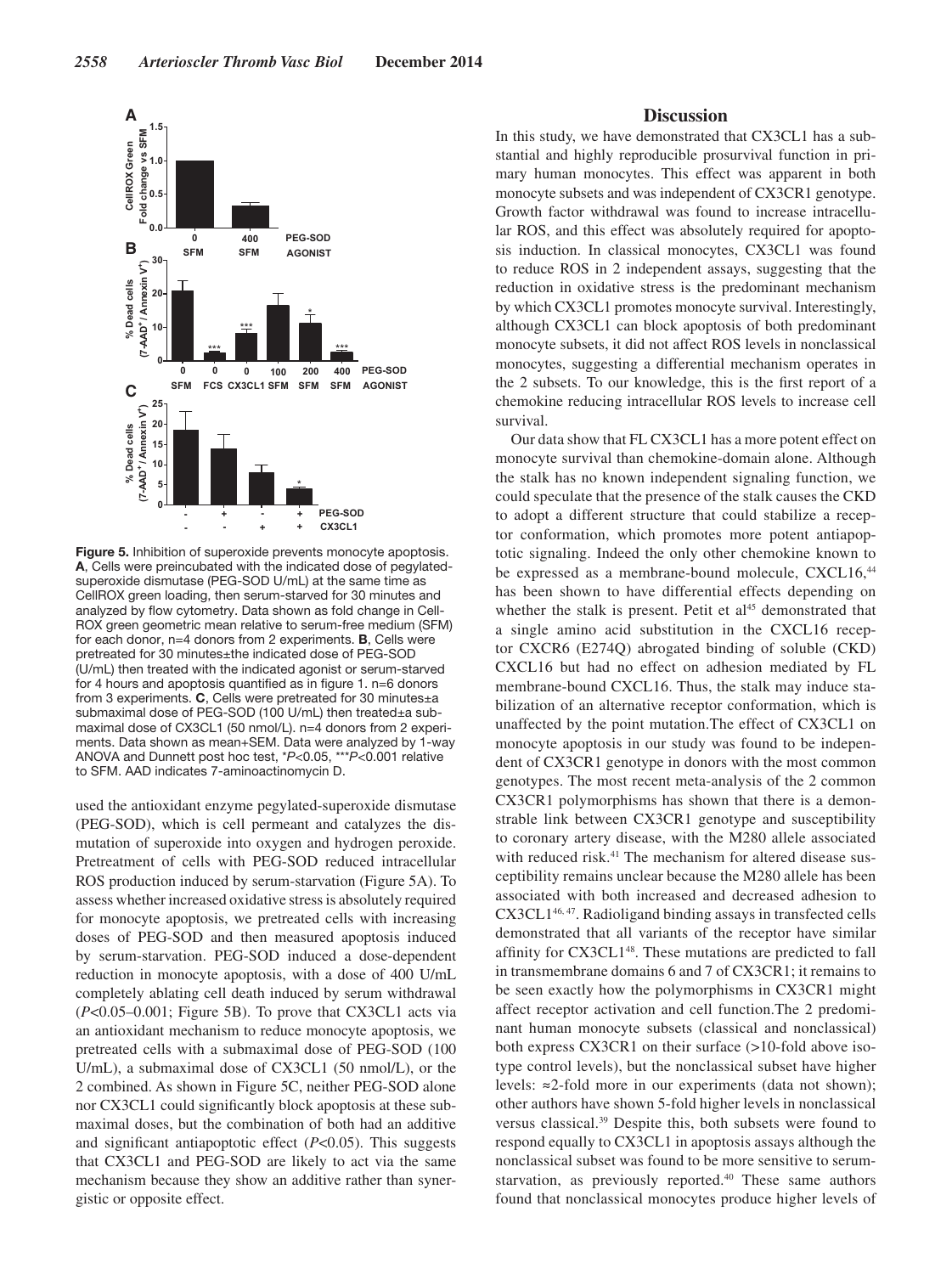ROS than classical monocytes in response to growth factor withdrawal and that blocking oxidative stress leads to a substantial reduction of apoptosis in nonclassical monocytes but a relatively minor effect in the classical subset. In contrast, we found that the induction of oxidative stress is the dominant mechanism of cell death in the classical subset (which predominate in our experiments) because blocking ROS via the addition of PEG-SOD ablated monocyte apoptosis. Furthermore, we observed no difference in the basal level of ROS in the 2 subsets. This may reflect donor variability or differences in the way ROS was measured between our study and that by Zhao et al.<sup>40</sup> Interestingly, although CX3CL1 could block apoptosis of both subsets, a reduction in intracellular ROS levels was only seen in the classical subset. Because we have clearly demonstrated that this reduction in ROS is required for classical monocyte survival, a second mechanism must exist in nonclassical monocytes to mediate the antiapoptotic effects of CX3CL1.

A recent study in mice showed that an antagonist at CX3CR1 (F1) blocked survival of bone marrow–derived monocytes of both the 7/4<sup>high</sup> (equivalent to classical) and the  $7/4^{\text{low}}$  (equivalent to nonclassical) subsets in vitro.<sup>15</sup> This suggests that CX3CR1 has some constitutive prosurvival signaling activity because there is no exogenous source of CX3CL1 in these experiments. The mechanism for this remains unclear. In vivo, antagonism of CX3CR1 only affected the classical subset, in contrast to a previously published study where only the nonclassical subset was affected.<sup>31</sup> Thus, there is a discrepancy between in vivo and in vitro studies and between 2 in vivo studies both in Apoe−/− mice. Possible differences include the timepoint of analysis, the length of time on a high-fat diet, the way the subsets were identified by flow cytometry, and the method of CX3CL1 inhibition—an acute antagonism of CX3CR1 versus genetic ablation.

The effects of CX3CL1 on intracellular ROS levels in our studies were replicated in 2 independent assays: CellROX green staining that measures multiple species and dihydroethidium loading that specifically measures superoxide when 2-hydroxyethidium production is quantified by high performance liquid chromatography. Because CX3CL1 had a similar effect in both assays and PEG-SOD dramatically reduced CellROX green fluorescence, we hypothesize that the predominant ROS affected by CX3CL1 is superoxide. Sources of superoxide in monocytes include the mitochondrial respiratory chain and several isoforms of NADPH oxidase.49 Given that submaximal doses of CX3CL1 and PEG-SOD were shown to have an additive effect (rather than synergistic or opposite), it seems likely that they act via a common mechanism, namely a reduction in intracellular superoxide levels.

Our results demonstrating a reduction in ROS induced by CX3CL1 are in direct contrast with those in a recently published study showing that CX3CL1 can induce ROS.<sup>19</sup> Using a model of vincristine-induced pain, Old et  $al<sup>19</sup>$ demonstrated that vincristine increases adhesion molecule expression leading to infiltration of CX3CR1+ monocytes into the sciatic nerve These cells then differentiate into macrophages and are activated by CX3CL1 produced by local endothelial cells leading to an increase in ROS. This leads to the activation of the TRP1A channel in sensory nerves, generating pain. We could speculate on possible reasons for the apparently contradictory finding of ROS production in response to CX3CL1 compared with the decrease shown in our study. These factors could include the fact that these cells have been recruited to a site of injury, which may select a subpopulation of monocytes that respond in a different way to CX3CL1. Because we have shown only an effect of CX3CL1 on ROS production by classical monocytes, it may be that the cells recruited are nonclassical monocytes. Alternatively, the fact that these cells have matured to macrophages may have altered the signaling pathways induced by CX3CL1 leading to ROS production rather than inhibition. In addition, the in vitro experiments performed by Old et  $al<sup>19</sup>$  analyzing the effect of CX3CL1 on ROS used Biogel-elicited peritoneal macrophages. Extensive experience in our laboratory has shown that these are not a pure population and may include contaminating cells (eg, neutrophils), which may respond differently to CX3CL1. Finally, we cannot ignore the fact that these experiments were performed in mice and that there are already known signaling differences that exist between human and murine CX3CR1.<sup>48</sup> The mechanism by which CX3CL1 is able to reduce intracellular ROS levels remains to be determined. The rapidity of the effect (within 30 minutes) rules out de novo transcription of an antioxidant factor, which suggests that it must rely on changes in abundance, post-translational modification, or localization of existing proteins. It has been known for 20 years that the expression of the antiapoptotic protein Bcl-2 can decrease the net concentration of intracellular ROS and thus prevent cell death.50,51 Multiple mechanisms have been postulated for this effect, which seems to be indirect.<sup>52</sup>. Furthermore, Bcl-2 is transcriptionally regulated but can also be posttranslationally modified by phosphorylation at multiple sites,<sup>53</sup> which can alter Bcl-2 activity or drive proteasomemediated degradation.54 However, we have ruled out any effect of CX3CL1 on the total level of antiapoptotic Bcl-2 family members, including Bcl-2, Bcl-xL, and Mcl-1, or on levels of phospho-Bcl-2 in data not presented here. A previous study has shown some effect of CX3CL1 on the Bcl-2 family in microglia although this was over a much longer timecourse than that used in our experiments, which is likely to suggest a different mechanism.<sup>33</sup> A recent publication demonstrates that mechanisms that regulate ROS continue to be uncovered, which may in the future allow us to delineate the pathways further that mediate CX3CL1's effects on ROS.<sup>55</sup>

Despite its potent antiapoptotic effects on human monocytes, CX3CL1 did not induce monocyte chemotaxis in our studies. This has been a consistent finding in our laboratory using multiple batches of recombinant protein (both CKD and FL) and with both primary monocytes and the monocytic cell line THP-1. In fact, the inability of CX3CL1 to induce chemotaxis has been reported previously.56 Instead CX3CL1 was found to function predominantly as an adhesion molecule.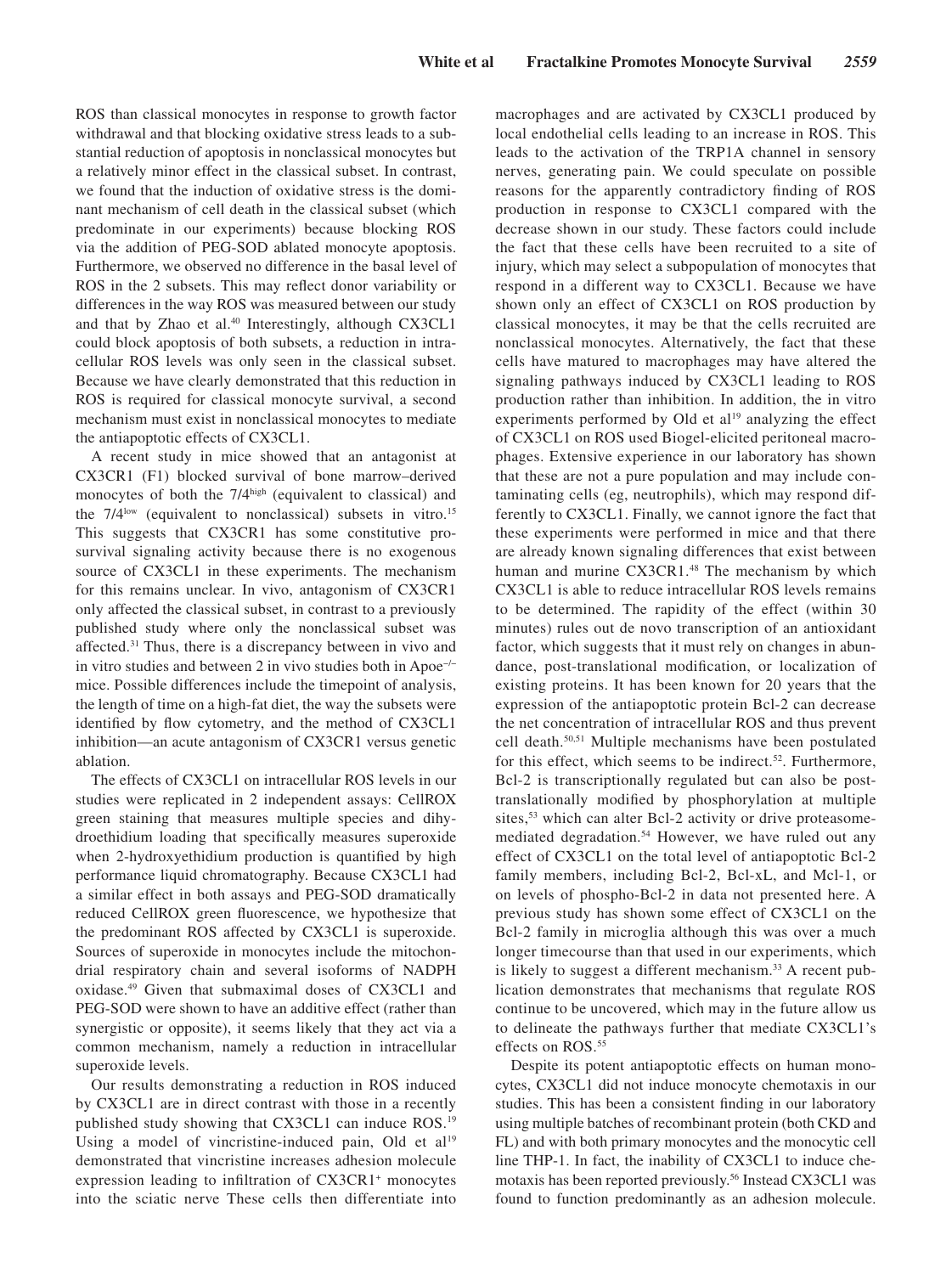Because in vitro chemotaxis assays using monocytes rely on both migration through the pore and then adhesion to the underside of the membrane, we could speculate that surfaces that support greater monocyte adhesion may show an apparent chemotactic effect of CX3CL1. Another possible reason is differences in cell preparation although primary monocytes generated in our laboratory show robust migration to CCL2. We used the same dose of CX3CL1 (10 nmol/L), which has been shown to promote transendothelial migration of monocytes,<sup>12</sup> and a wider dose range did not reveal any chemotaxis (data not shown). Thus, it is hard to reconcile these data with published studies showing a chemotactic effect of CX3CL1.12,37

The use of serum-starvation as a method to induce monocyte apoptosis in vitro is convenient and provides consistent results. It seems likely that the necrotic core of advanced plaques may represent an environment, which is both nutrient poor and hypoxic because of inadequate vascularization, making our model a relevant approach to study the effect of CX3CL1. Numerous pathways have been suggested to promote macrophage apoptosis within plaques although a dominant mechanism seems to be the induction of endoplasmic reticulum stress.57,58 Once the level of macrophage apoptosis exceeds the available mechanisms for clearance of dying cells (a process known as efferocytosis), plaque progression is inevitable because apoptotic macrophages undergo secondary necrosis, a highly inflammatory process that promotes further monocyte recruitment, activation, and cell death.59 It will be interesting to see whether CX3CL1 can prevent macrophage apoptosis induced by endoplasmic reticulum stress, which can be recapitulated in vitro with free cholesterol loading.57

In patients with cardiovascular disease, peripheral leukocyte count is a predictor of mortality<sup>60,61</sup> and correlates with the degree of plaque regression in response to statin treatment.<sup>62</sup> Thus, agents that promote monocyte/macrophage survival either in the periphery or within atherosclerotic plaques are likely to have a critical role in atherogenesis. Our demonstration that CX3CL1 has a robust antiapoptotic effect on human monocytes suggests a direct means by which it could contribute to atherosclerosis. Furthermore, we provide here a mechanism by which CX3CL1 exerts its effects in monocytes. Treatments inhibiting CX3CL1/CX3CR1 may, therefore, be a novel avenue for therapeutic intervention in cardiovascular disease.

#### **Acknowledgments**

We thank Edward A. Fisher for experimental advice. We also thank Howell J. Williams and Suzanne Harrogate for assistance with apoptosis assays.

#### **Sources of Funding**

The work in the Greaves and Channon laboratories is funded by the British Heart Foundation, Programme Grant Number RG/10/15/28578. G.E. White is funded by British Heart Foundation project grant number PG/10/60/28496. E. McNeill and K.M. Channon receive core funding from Wellcome Trust Core Award grant number 090532/Z/09/Z.

None.

## **Disclosures**

#### **References**

- 1. Bachelerie F, Ben-Baruch A, Burkhardt AM, et al. International Union of Basic and Clinical Pharmacology. [corrected]. LXXXIX. Update on the extended family of chemokine receptors and introducing a new nomenclature for atypical chemokine receptors. *Pharmacol Rev*. 2014;66:1–79.
- 2. Zernecke A, Weber C. Chemokines in atherosclerosis: proceedings resumed. *Arterioscler Thromb Vasc Biol*. 2014;34:742–750.
- 3. Bazan JF, Bacon KB, Hardiman G, Wang W, Soo K, Rossi D, Greaves DR, Zlotnik A, Schall TJ. A new class of membrane-bound chemokine with a CX3C motif. *Nature*. 1997;385:640–644.
- 4. Garton KJ, Gough PJ, Blobel CP, Murphy G, Greaves DR, Dempsey PJ, Raines EW. Tumor necrosis factor-alpha-converting enzyme (ADAM17) mediates the cleavage and shedding of fractalkine (CX3CL1). *J Biol Chem*. 2001;276:37993–38001.
- 5. Hundhausen C, Misztela D, Berkhout TA, Broadway N, Saftig P, Reiss K, Hartmann D, Fahrenholz F, Postina R, Matthews V, Kallen KJ, Rose-John S, Ludwig A. The disintegrin-like metalloproteinase ADAM10 is involved in constitutive cleavage of CX3CL1 (fractalkine) and regulates CX3CL1 mediated cell-cell adhesion. *Blood*. 2003;102:1186–1195.
- 6. Lucas AD, Chadwick N, Warren BF, Jewell DP, Gordon S, Powrie F, Greaves DR. The transmembrane form of the CX3CL1 chemokine fractalkine is expressed predominantly by epithelial cells in vivo. *Am J Pathol*. 2001;158:855–866.
- 7. Schwaeble WJ, Stover CM, Schall TJ, Dairaghi DJ, Trinder PK, Linington C, Iglesias A, Schubart A, Lynch NJ, Weihe E, Schäfer MK. Neuronal expression of fractalkine in the presence and absence of inflammation. *FEBS Lett*. 1998;439:203–207.
- 8. Ludwig A, Berkhout T, Moores K, Groot P, Chapman G. Fractalkine is expressed by smooth muscle cells in response to IFN-gamma and TNF-alpha and is modulated by metalloproteinase activity. *J Immunol*. 2002;168:604–612.
- 9. Kim KW, Vallon-Eberhard A, Zigmond E, Farache J, Shezen E, Shakhar G, Ludwig A, Lira SA, Jung S. *In vivo* structure/function and expression analysis of the CX3C chemokine fractalkine. *Blood*. 2011;118:e156–e167.
- 10. Lucas AD, Bursill C, Guzik TJ, Sadowski J, Channon KM, Greaves DR. Smooth muscle cells in human atherosclerotic plaques express the fractalkine receptor CX3CR1 and undergo chemotaxis to the CX3C chemokine fractalkine (CX3CL1). *Circulation*. 2003;108:2498–2504.
- 11. Combadiere C, Salzwedel K, Smith ED, Tiffany HL, Berger EA, Murphy PM. Identification of CX3CR1. A chemotactic receptor for the human CX3C chemokine fractalkine and a fusion coreceptor for HIV-1. *J Biol Chem*. 1998;273:23799–23804.
- 12. Imai T, Hieshima K, Haskell C, Baba M, Nagira M, Nishimura M, Kakizaki M, Takagi S, Nomiyama H, Schall TJ, Yoshie O. Identification and molecular characterization of fractalkine receptor CX3CR1, which mediates both leukocyte migration and adhesion. *Cell*. 1997;91:521–530.
- 13. Moatti D, Faure S, Fumeron F, Amara Mel-W, Seknadji P, McDermott DH, Debré P, Aumont MC, Murphy PM, de Prost D, Combadière C. Polymorphism in the fractalkine receptor CX3CR1 as a genetic risk factor for coronary artery disease. *Blood*. 2001;97:1925–1928.
- 14. Lavergne E, Labreuche J, Daoudi M, Debré P, Cambien F, Deterre P, Amarenco P, Combadière C; GENIC Investigators. Adverse associations between CX3CR1 polymorphisms and risk of cardiovascular or cerebrovascular disease. *Arterioscler Thromb Vasc Biol*. 2005;25:847–853.
- 15. Poupel L, Boissonnas A, Hermand P, Dorgham K, Guyon E, Auvynet C, Charles FS, Lesnik P, Deterre P, Combadiere C. Pharmacological inhibition of the chemokine receptor, CX3CR1, reduces atherosclerosis in mice. *Arterioscler Thromb Vasc Biol*. 2013;33:2297–2305.
- 16. Huang D, Shi FD, Jung S, Pien GC, Wang J, Salazar-Mather TP, He TT, Weaver JT, Ljunggren HG, Biron CA, Littman DR, Ransohoff RM. The neuronal chemokine CX3CL1/fractalkine selectively recruits NK cells that modify experimental autoimmune encephalomyelitis within the central nervous system. *FASEB J*. 2006;20:896–905.
- 17. Jones BA, Koch AE, Ahmed S. Pathological Role of Fractalkine/CX3CL1 in Rheumatic Diseases: A unique chemokine with multiple functions. *Frontiers in Immunology*. 2012;2
- 18. Staniland AA, Clark AK, Wodarski R, Sasso O, Maione F, D'Acquisto F, Malcangio M. Reduced inflammatory and neuropathic pain and decreased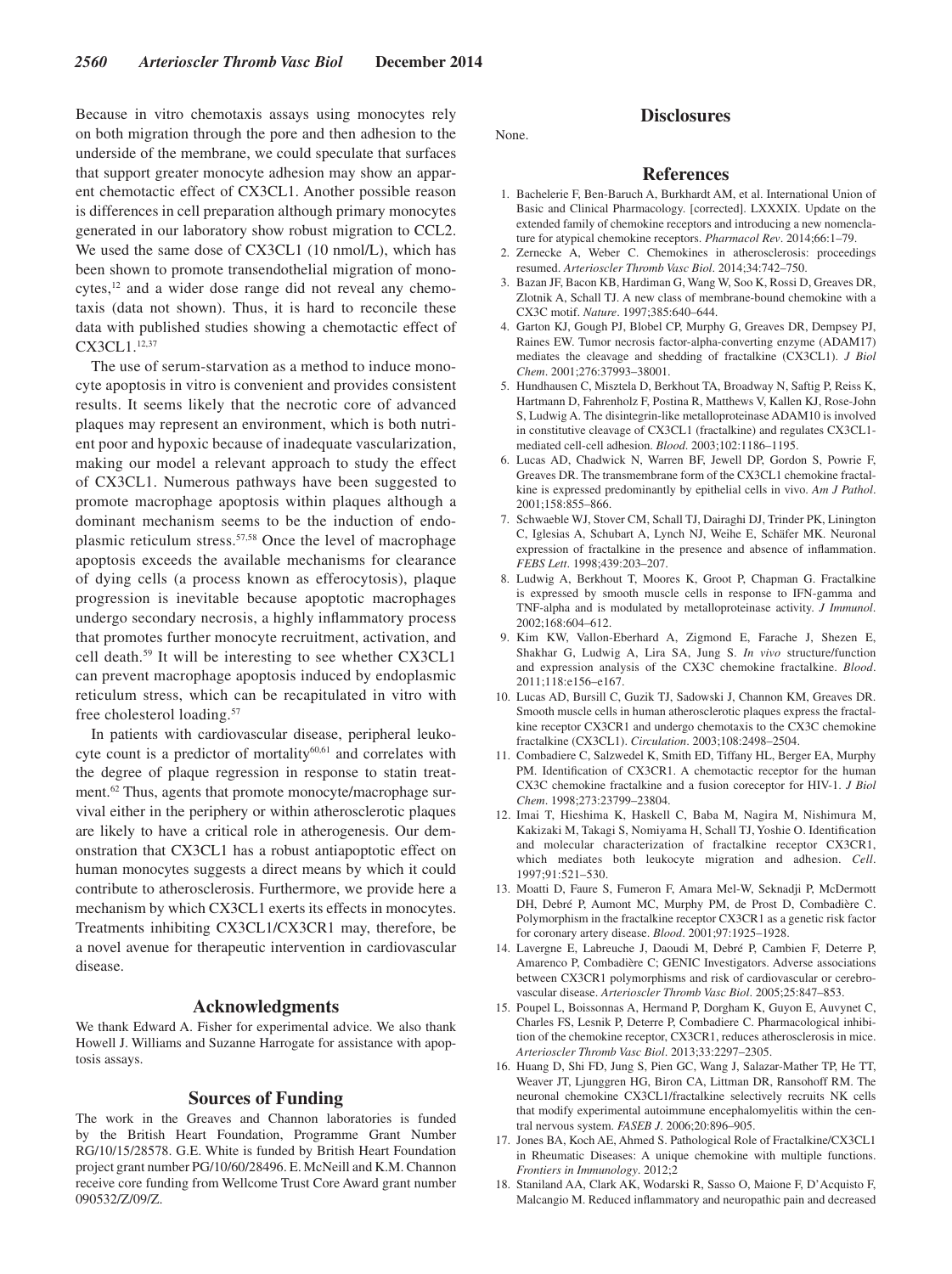spinal microglial response in fractalkine receptor (CX3CR1) knockout mice. *J Neurochem*. 2010;114:1143–1157.

- 19. Old EA, Nadkarni S, Grist J, Gentry C, Bevan S, Kim KW, Mogg AJ, Perretti M, Malcangio M. Monocytes expressing CX3CR1 orchestrate the development of vincristine-induced pain. *J Clin Invest*. 2014;124:2023–2036.
- 20. Ziegler-Heitbrock L, Ancuta P, Crowe S, et al. Nomenclature of monocytes and dendritic cells in blood. *Blood*. 2010;116:e74–e80.
- 21. Geissmann F, Jung S, Littman DR. Blood monocytes consist of two principal subsets with distinct migratory properties. *Immunity*. 2003;19:71–82.
- 22. Geissmann F, Manz MG, Jung S, Sieweke MH, Merad M, Ley K. Development of monocytes, macrophages, and dendritic cells. *Science*. 2010;327:656–661.
- 23. Auffray C, Fogg D, Garfa M, Elain G, Join-Lambert O, Kayal S, Sarnacki S, Cumano A, Lauvau G, Geissmann F. Monitoring of blood vessels and tissues by a population of monocytes with patrolling behavior. *Science*. 2007;317:666–670.
- 24. Yona S, Kim K-W, Wolf Y, et al. Fate Mapping Reveals Origins and Dynamics of Monocytes and Tissue Macrophages under Homeostasis. *Immunity*. 2013;38:79–91
- 25. Combadière C, Potteaux S, Gao JL, Esposito B, Casanova S, Lee EJ, Debré P, Tedgui A, Murphy PM, Mallat Z. Decreased atherosclerotic lesion formation in CX3CR1/apolipoprotein E double knockout mice. *Circulation*. 2003;107:1009–1016.
- 26. Lesnik P, Haskell CA, Charo IF. Decreased atherosclerosis in CX3CR1- /- mice reveals a role for fractalkine in atherogenesis. *J Clin Invest*. 2003;111:333–340.
- 27. Teupser D, Pavlides S, Tan M, Gutierrez-Ramos JC, Kolbeck R, Breslow JL. Major reduction of atherosclerosis in fractalkine (CX3CL1)-deficient mice is at the brachiocephalic artery, not the aortic root. *Proc Natl Acad Sci U S A*. 2004;101:17795–17800.
- 28. Swirski FK, Libby P, Aikawa E, Alcaide P, Luscinskas FW, Weissleder R, Pittet MJ. Ly-6Chi monocytes dominate hypercholesterolemia-associated monocytosis and give rise to macrophages in atheromata. *J Clin Invest*.  $2007:117:195-205$
- 29. Swirski FK, Pittet MJ, Kircher MF, Aikawa E, Jaffer FA, Libby P, Weissleder R. Monocyte accumulation in mouse atherogenesis is progressive and proportional to extent of disease. *Proc Natl Acad Sci U S A*. 2006;103:10340–10345.
- 30. Combadière C, Potteaux S, Rodero M, Simon T, Pezard A, Esposito B, Merval R, Proudfoot A, Tedgui A, Mallat Z. Combined inhibition of CCL2, CX3CR1, and CCR5 abrogates Ly6C(hi) and Ly6C(lo) monocytosis and almost abolishes atherosclerosis in hypercholesterolemic mice. *Circulation*. 2008;117:1649–1657.
- Landsman L, Bar-On L, Zernecke A, Kim KW, Krauthgamer R, Shagdarsuren E, Lira SA, Weissman IL, Weber C, Jung S. CX3CR1 is required for monocyte homeostasis and atherogenesis by promoting cell survival. *Blood*. 2009;113:963–972.
- 32. White GE, Tan TC, John AE, Whatling C, McPheat WL, Greaves DR. Fractalkine has anti-apoptotic and proliferative effects on human vascular smooth muscle cells via epidermal growth factor receptor signalling. *Cardiovasc Res*. 2010;85:825–835.
- 33. Boehme SA, Lio FM, Maciejewski-Lenoir D, Bacon KB, Conlon PJ. The chemokine fractalkine inhibits Fas-mediated cell death of brain microglia. *J Immunol*. 2000;165:397–403.
- 34. Karlmark KR, Zimmermann HW, Roderburg C, Gassler N, Wasmuth HE, Luedde T, Trautwein C, Tacke F. The fractalkine receptor CX<sub>3</sub>CR1 protects against liver fibrosis by controlling differentiation and survival of infiltrating hepatic monocytes. *Hepatology*. 2010;52:1769–1782.
- 35. Mionnet C, Buatois V, Kanda A, Milcent V, Fleury S, Lair D, Langelot M, Lacoeuille Y, Hessel E, Coffman R, Magnan A, Dombrowicz D, Glaichenhaus N, Julia V. CX3CR1 is required for airway inflammation by promoting T helper cell survival and maintenance in inflamed lung. *Nat Med*. 2010;16:1305–1312.
- 36. Mangan DF, Wahl SM. Differential regulation of human monocyte programmed cell death (apoptosis) by chemotactic factors and pro-inflammatory cytokines. *J Immunol*. 1991;147:3408–3412.
- 37. Chapman GA, Moores KE, Gohil J, Berkhout TA, Patel L, Green P, Macphee CH, Stewart BR. The role of fractalkine in the recruitment of monocytes to the endothelium. *Eur J Pharmacol*. 2000;392:189–195.
- 38. Karlström S, Nordvall G, Sohn D, et al. Substituted 7-amino-5-thiothiazolo[4,5-d]pyrimidines as potent and selective antagonists of the fractalkine receptor (CX3CR1). *J Med Chem*. 2013;56:3177–3190.
- 39. Wong KL, Tai JJ, Wong WC, Han H, Sem X, Yeap WH, Kourilsky P, Wong SC. Gene expression profiling reveals the defining features of the classical, intermediate, and nonclassical human monocyte subsets. *Blood*. 2011;118:e16–e31.
- 40. Zhao C, Tan YC, Wong WC, Sem X, Zhang H, Han H, Ong SM, Wong KL, Yeap WH, Sze SK, Kourilsky P, Wong SC. The CD14(+/low) CD16(+) monocyte subset is more susceptible to spontaneous and oxidant-induced apoptosis than the CD14(+)CD16(-) subset. *Cell Death Dis*. 2010;1:e95.
- 41. Apostolakis S, Amanatidou V, Papadakis EG, Spandidos DA. Genetic diversity of CX3CR1 gene and coronary artery disease: new insights through a meta-analysis. *Atherosclerosis*. 2009;207:8–15.
- 42. Um HD, Orenstein JM, Wahl SM. Fas mediates apoptosis in human monocytes by a reactive oxygen intermediate dependent pathway. *J Immunol*. 1996;156:3469–3477.
- 43. Madesh M, Hajnóczky G. VDAC-dependent permeabilization of the outer mitochondrial membrane by superoxide induces rapid and massive cytochrome c release. *The Journal of Cell Biology*. 2001;155: 1003–1016
- 44. Matloubian M, David A, Engel S, Ryan JE, Cyster JG. A transmembrane CXC chemokine is a ligand for HIV-coreceptor Bonzo. *Nat Immunol*. 2000;1:298–304.
- 45. Petit SJ, Chayen NE, Pease JE. Site-directed mutagenesis of the chemokine receptor CXCR6 suggests a novel paradigm for interactions with the ligand CXCL16. *Eur J Immunol*. 2008;38:2337–2350.
- 46. Daoudi M, Lavergne E, Garin A, Tarantino N, Debré P, Pincet F, Combadière C, Deterre P. Enhanced adhesive capacities of the naturally occurring Ile249-Met280 variant of the chemokine receptor CX3CR1. *J Biol Chem*. 2004;279:19649–19657.
- 47. McDermott DH, Fong AM, Yang Q, Sechler JM, Cupples LA, Merrell MN, Wilson PW, D'Agostino RB, O'Donnell CJ, Patel DD, Murphy PM. Chemokine receptor mutant CX3CR1-M280 has impaired adhesive function and correlates with protection from cardiovascular disease in humans. *J Clin Invest*. 2003;111:1241–1250.
- 48. Davis CN, Harrison JK. Proline 326 in the C terminus of murine CX3CR1 prevents G-protein and phosphatidylinositol 3-kinase-dependent stimulation of Akt and extracellular signal-regulated kinase in Chinese hamster ovary cells. *J Pharmacol Exp Ther*. 2006;316:356–363.
- 49. Nathan C, Cunningham-Bussel A. Beyond oxidative stress: an immunologist's guide to reactive oxygen species. *Nat Rev Immunol*. 2013;13:349–361.
- 50. Kane DJ, Sarafian TA, Anton R, Hahn H, Gralla EB, Valentine JS, Ord T, Bredesen DE. Bcl-2 inhibition of neural death: decreased generation of reactive oxygen species. *Science*. 1993;262:1274–1277.
- 51. Hockenbery DM, Oltvai ZN, Yin XM, Milliman CL, Korsmeyer SJ. Bcl-2 functions in an antioxidant pathway to prevent apoptosis. *Cell*. 1993;75:241–251.
- 52. Susnow N, Zeng L, Margineantu D, Hockenbery DM. Bcl-2 family proteins as regulators of oxidative stress. *Semin Cancer Biol*. 2009;19:42–49.
- 53. Maundrell K, Antonsson B, Magnenat E, Camps M, Muda M, Chabert C, Gillieron C, Boschert U, Vial-Knecht E, Martinou JC, Arkinstall S. Bcl-2 undergoes phosphorylation by c-Jun N-terminal kinase/stress-activated protein kinases in the presence of the constitutively active GTP-binding protein Rac1. *J Biol Chem*. 1997;272:25238–25242.
- 54. Breitschopf K, Haendeler J, Malchow P, Zeiher AM, Dimmeler S. Posttranslational modification of Bcl-2 facilitates its proteasome-dependent degradation: molecular characterization of the involved signaling pathway. *Mol Cell Biol*. 2000;20:1886–1896.
- 55. Noubade R, Wong K, Ota N, et al. NRROS negatively regulates reactive oxygen species during host defence and autoimmunity. *Nature*. 2014;509:235–239.
- 56. Umehara H, Goda S, Imai T, Nagano Y, Minami Y, Tanaka Y, Okazaki T, Bloom ET, Domae N. Fractalkine, a CX3C-chemokine, functions predominantly as an adhesion molecule in monocytic cell line THP-1. *Immunol Cell Biol*. 2001;79:298–302.
- 57. Feng B, Yao PM, Li Y, Devlin CM, Zhang D, Harding HP, Sweeney M, Rong JX, Kuriakose G, Fisher EA, Marks AR, Ron D, Tabas I. The endoplasmic reticulum is the site of cholesterol-induced cytotoxicity in macrophages. *Nat Cell Biol*. 2003;5:781–792.
- 58. Scull CM, Tabas I. Mechanisms of ER stress-induced apoptosis in atherosclerosis. *Arterioscler Thromb Vasc Biol*. 2011;31:2792–2797.
- 59. Seimon T, Tabas I. Mechanisms and consequences of macrophage apoptosis in atherosclerosis. *J Lipid Res*. 2009;50:S382–S387.
- 60. Palmerini T, Mehran R, Dangas G, et al. Impact of leukocyte count on mortality and bleeding in patients with myocardial infarction undergoing primary